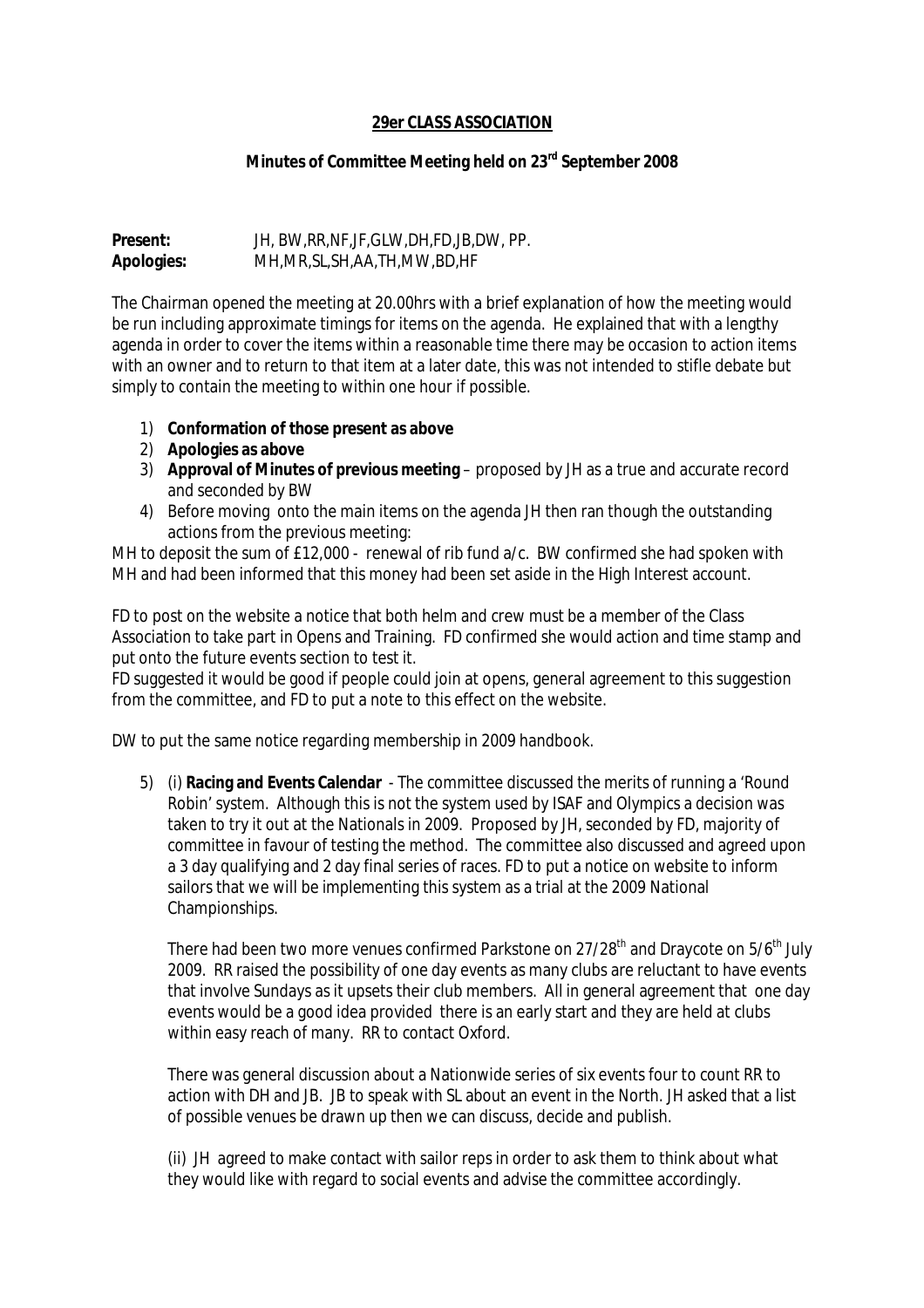6) **Website** – Website e-mail is getting spammed out FD to speak with JW. FD spending lots of time sorting out passwords. JH said if we need to spend money to sort it then we should do so. FD to speak with JW.

FD to re-send to all committee members their password access to the document area of the 29er website.

JH to remind sailor reps to give FD articles for the website, also the  $3<sup>rd</sup>$  placed person at opens drafts a report of the event.

GLW said that several parts of the website don't work and went into some detail about the members forum and directory . GLW discussed the merits of the 420 forum which he said was very active. FD stated this was incorrect and is not currently being used. There was general agreement that if part of the site was unused and not likely to be used then it should be withdrawn and anything on the site should be fully operational. The problems relating to possible abuse of the forum were also discussed, including the fact that often they end up being dominated by one or two people and can get very silly. GLW suggested that we need a moderator but most agreed that would involve someone spending allot of time moderating a forum that in reality is not well used because most young people prefer to communicate via facebook.

GLW asked FD about pictures. FD explained that pictures are quite a difficult process and they also slow the site down quite considerably. FD agreed to discuss this with JW

- 7) **Treasurer's Report**  In MH absence BW confirmed that at this time there was very little to report the only outstanding matter was the final payment to ICA which would be finalised before the next meeting.
- 8) **International Affairs**  PP advised that it was very probable that there would not be a European Championship next year as the Worlds were being held in Garda. Other European countries had voted not to have both if the Worlds were held in Europe. DW made comment that the UK sailors did not agree with this position and are in favour of both and PP will represent the UK viewpoint at the next meeting in November.
- 9) **Training & RYA Update** BW confirmed that the Open training had been organised and bookings were coming in. There is a problem with 11/12<sup>th</sup> October on which we have two sessions, one at Grafham and one at Leigh & Lowton, this date clashes with RYA TT. The first training at Derwent scheduled for September is going to be changed to January as the preferred coach is currently in China.

Simon Wergan has forwarded details of the NYS but not the TT as yet.

10) **Membership , DPA & Child Protection -** JF met with Lesley Jones for hand-over of membership paperwork.

Following a request from GLW for membership data, the committee discussed our policy regarding the DPA and Child protection issues. In order to be sure we are handling data correctly and so as not to put our data controllers in a position of possible negligence, the contact details of our members is not freely available. This is to protect both the members and the data controllers.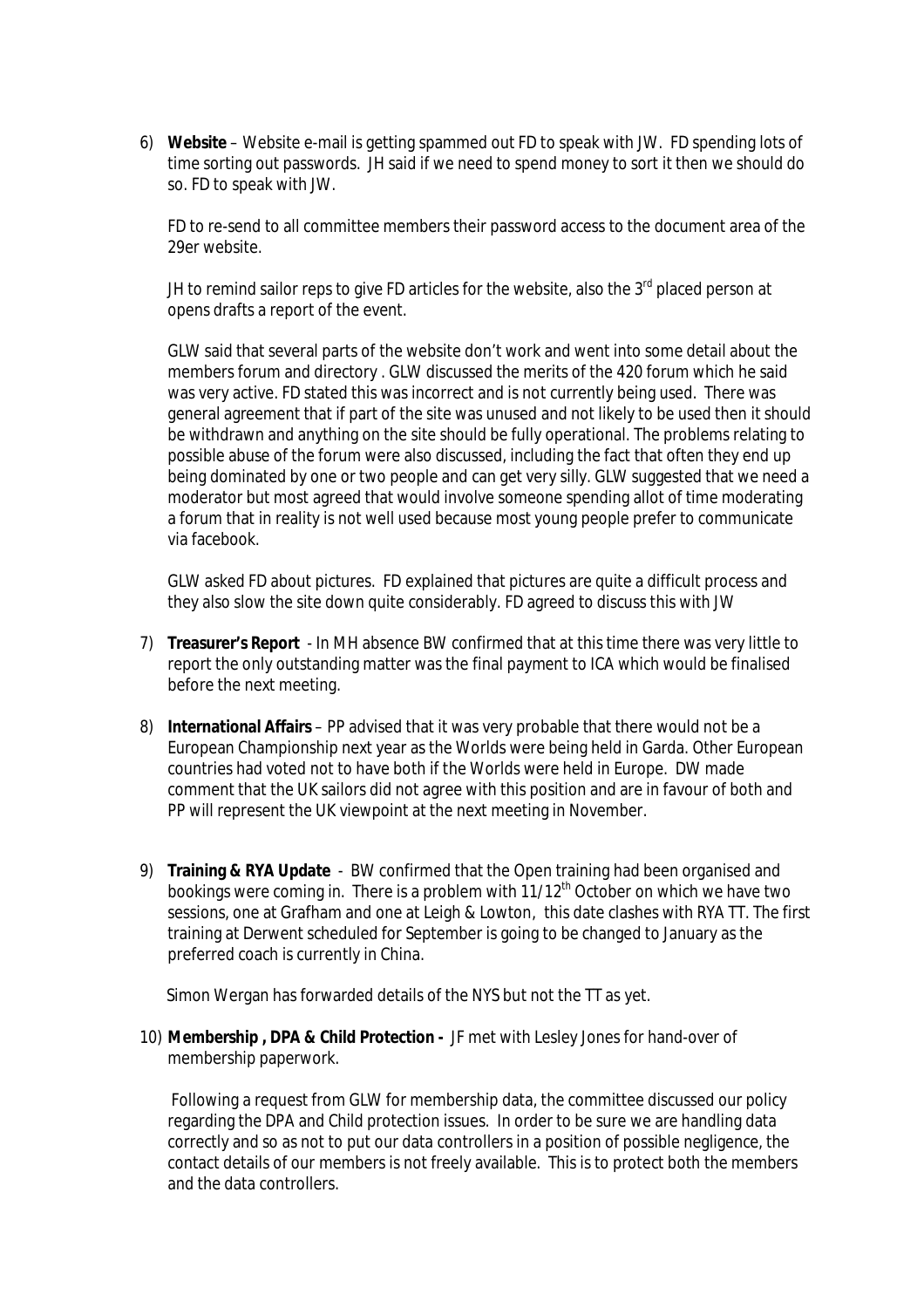BW confirmed that statistical information can be requested and if this is reasonable and with the agreement of the committee then the data controller will provide such information.

GLW to send an e-mail requesting statistical information to JF/BW

JF to sort out change of membership secretary contact details on the new 2009 form.

This to be sent to FD by BW to post on the website.

JH asked JF if it would be possible to blanket e-mail all members reminding them about renewal of membership but ensuring that the e-mail is blind so as not to disclose contact details to others. JF to action in November.

BW to liaise with JF and update the membership form for 2009 to include a box to identify which class new members come from. When done send to FD to put onto website.

11) **Publicity and Class Promotion -** GLW had drawn up some 29er publicity posters that he has put up at his own club and will forward details of these posters to the committee.

FD is to produce a class flyer to give to DH to include in the pack that accompanies every new boat.

JH has made contact with Charles Glover from the topper class.

DH has a 29er on both the Ovington and RYA stand at the dinghy show.

DH reported that at the ISAF meeting in November there will be submissions from various nations putting forward the 29er as an open class boat with the 420 and the RYA are going to support this proposal.

12) **Constitution** - The letters than GLW had brought to the AGM had been posted as agreed on the notice board at Weymouth for members to read and to feed back comments to the committee. No comments have been received.

GLW said he felt the constitution was ambiguous and needing changing in several respects. BW replied that it was a standard 'Associations' constitution and DH confirmed it had been drafted in 1999 via the RYA. JH suggested that GLW draft an e-mail listing the problems as he saw them and send this to all committee members for their consideration, this should be done giving sufficient time for the committee to consider the proposed changes prior to the meeting at Grafham.

JH to host a session at the Inlands to review the constitution.